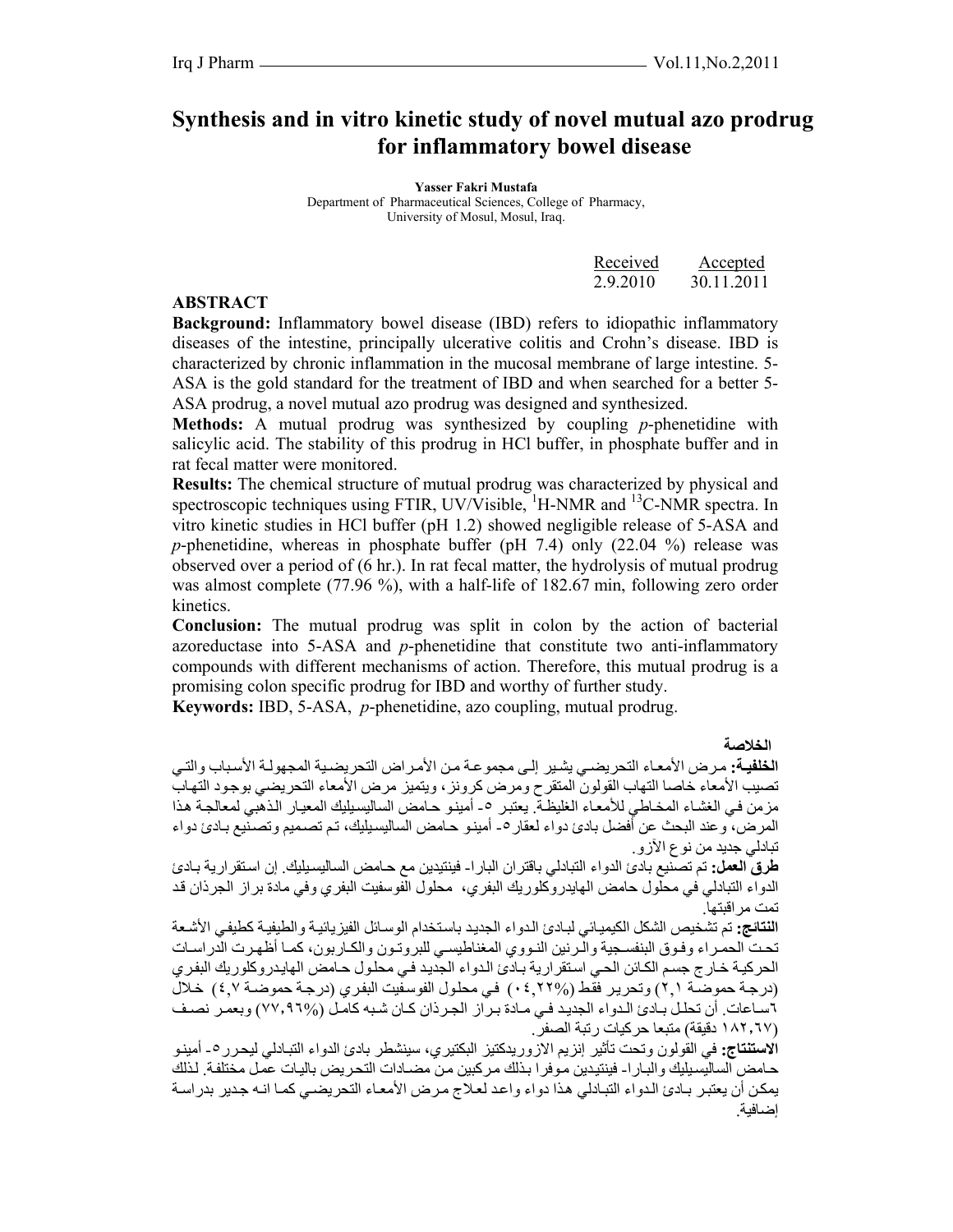nflammatory bowel disease (IBD)<br>encompasses several chronic I nflammatory bowel disease (IBD)<br>
encompasses several chronic<br>
inflammatory conditions most inflammatory conditions, most significantly ulcerative colitis and Crohn's disease<sup>1</sup>. IBD is characterized by chronic inflammation in the mucosal membrane of the small and/or large intestine<sup>2</sup>. The etiology of IBD remains unknown; however, two primary theories have been proffered focusing on either a specific persistent infectious agent<sup>3,4</sup> or an abnormal host immune response to ubiquitous antigens in the luminal constituents. Evidence support the observation that patients with IBD are genetically susceptible to this disease and the defect targets are unable to effectively down-regulate the inflammatory response to specific antigens or luminal bacteria<sup>5</sup>. Although many treatments have been recommended for IBD, they do not treat the cause but are effective only in reducing the inflammation and accompanying symptoms in up to 80% of patients<sup> $\delta$ </sup>.

Oral delivery is the most common and preferred route of drug administration, this is the ideal route to deliver compounds to colonic sites to treat IBD; however; the digestive tract exhibits several obstacles to drug delivery including gut motility, $\frac{7}{2}$ stomach intraluminal  $pH$  profiles $8$  and degradative enzymes<sup>9</sup>.

In order to achieve an effective colonic delivery, a drug needs to be protected from absorption and/or the environment of upper GI tract and then rapidly released into the proximal colon, which is the optimal site for colon-targeted delivery of the drug. Colonic drug delivery through colonspecific prodrug activation may be accomplished by the utilization of the high activity of certain enzymes at the target site relative to non-target tissues, enabling for prodrug conversion to active drug<sup>10</sup>.

The intestinal microflora consists of a coexisting mixture of aerobic, facultative anaerobic and strict anaerobic bacteria in a complex ecosystem. These bacteria produce a wide range of enzymes such as *β*glucuronidase, *β-*xylosidase, *α*arabinosidase*, β*-galactosidase, nitroreductase, azoreductase, deaminase, urea hydroxylase, etc $^{11,12}$ . 5-Aminosalicylic acid (5-ASA) is an effective compound to attenuate the inflammatory response in IBD while its mechanism of action is not fully understood. Because 5-ASA usually fails to reach the colon leading to significant adverse effects, $13$  a prodrug approach for colonic delivery of 5- ASA has become a rational system of drug delivery for the topical treatment of  $IBD^{14}$ .

5-ASA triggers the peroxisome proliferator-activated receptor (PPARγ) family of nuclear receptors, which regulate inflammation, cell proliferation, apoptosis, and metabolic function. PPAR-γ receptors are highly expressed in colonic epithelia and their expression is up-regulated by the gut bacteria $^{15}$ .

Non-steroidal anti-inflammatory drugs (NSAIDs) are widely used in the treatment of chronic inflammatory states. In addition, they showed a promising activity for prevention and treatment of  $IBD<sup>16, 17</sup>$ . When they are administered orally, a large amount of the NSAIDs are absorbed from the upper GIT and causes systemic side effects. Therefore, it is preferable to deliver the drug site-specifically to the colon.18

As amide or azo prodrugs, selective delivery of NSAIDs to colon can be useful in terms of reducing the administered dose and undesirable side-effects<sup>19, 20</sup> but the most important disadvantages of these prodrugs are the low bioavailability and the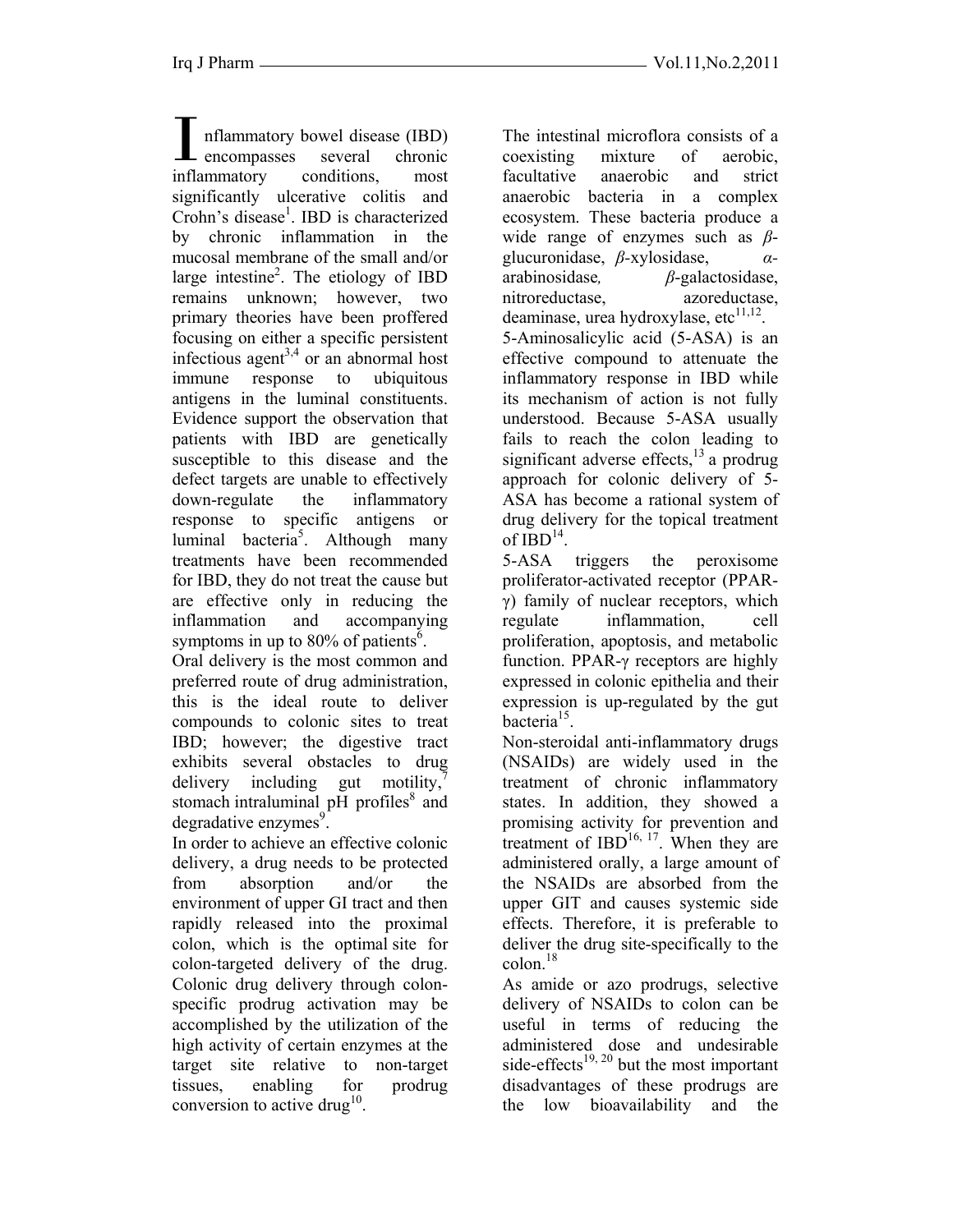irritation cause by their carboxylic acid groups $^{21, 22}$ .

*P*-phenetidine is a minor metabolite of phenacetin and is a more potent inhibitor, even at a nanomolar level, of the prostaglandins synthesis than indomethacin, with greater selectivity to COX-2 inhibition<sup>23, 24</sup>.

It was believed that *p*-phenetidine may cause renal toxicity and methemoglobinemia, but recently, researches confirm that the N-hydroxy metabolite which results from hepatic oxidation of *p*-phenetidine is responsible for these toxicities<sup>25, 26</sup>.

# **Experimental**

**Materials** *P*-phenetidine was synthesized in laboratory according to Williamson synthesis of ether<sup>27, 28</sup> via condensation of sodium *P*aminophenoxide and ethyl chloride. All other chemicals were of analytical reagent grade and those of synthetic grade were purified prior to use.

# **Instruments**

Thin layer chromatography (TLC) of the synthesized compound was performed on precoated plates of silica gel 60 F 5 (Merck) using iodine vapor and UV light for visualization. The solvent mixture employed for TLC was composed from chloroform: acetone  $(4:1)$ .

Melting point of the product was determined by open capillary method on electrothermal CIA 9300 and is uncorrected.

Chemical structures were drawn by Chemdraw Office 2001 software. Ultraviolet spectrum of the synthesized compound was determined on Carrywinn U.V. Varian UV/Visible double-beam spectrophotometer in hydrochloric acid buffer (pH 1.2), phosphate buffer (pH 7.4), chloroform and distilled water.

FTIR spectrum of the synthesized

compound was recorded by Buck 500 scientific I.R. spectrophotometer in anhydrous potassium bromide (IR grade) pellet.

The  ${}^{1}$ H-NMR and  ${}^{13}$ C-NMR spectra of the synthesized compound were recorded by Varian Mercury 400 MHz. (France)

#### **Synthesis of azo prodrug** <sup>29</sup>

A concentrated hydrochloric acid (16 ml) was added to a well stirred suspension of *p*-phenetidine citrate (3.425 g, 0.025 mol) in water (12 ml) and the mixture was heated up to 70°C and maintained at that temperature till a clear solution obtained. After cooling the solution to 3°C in a cryostatic bath, a solution of sodium nitrite (2 g, 0.028 mol) in water (10 ml) was added dropwise over a period of 10 minutes with stirring. The reaction mixture was stirred at a temperature below 5°C for one hour. The excess of nitrous acid (tested by using moist starch iodide paper) was removed by adding required amount of sulphonic acid solution (10%). The clear diazonium salt solution was obtained and used immediately in the coupling reaction.

Salicylic acid (3.45 g, 0.025 mol) was dissolved in sodium hydroxide solution  $(25 \text{ ml}, 10\% \text{ w/v})$ . The solution was cooled to 3°C in cryostatic bath. To this well stirred solution, the above diazonium solution was added dropwise and the temperature kept below 5°C. The reaction mass was further stirred for two hours at 5°C maintaining the pH 8.0 by adding required amount of 10% w/v of sodium carbonate solution. The reaction mass was diluted with hot water (80 ml) until the washings were neutral. Then diluted solution of HCl was added dropwise. The product was filtered off, dried and recrystallized from ethanol (scheme 1).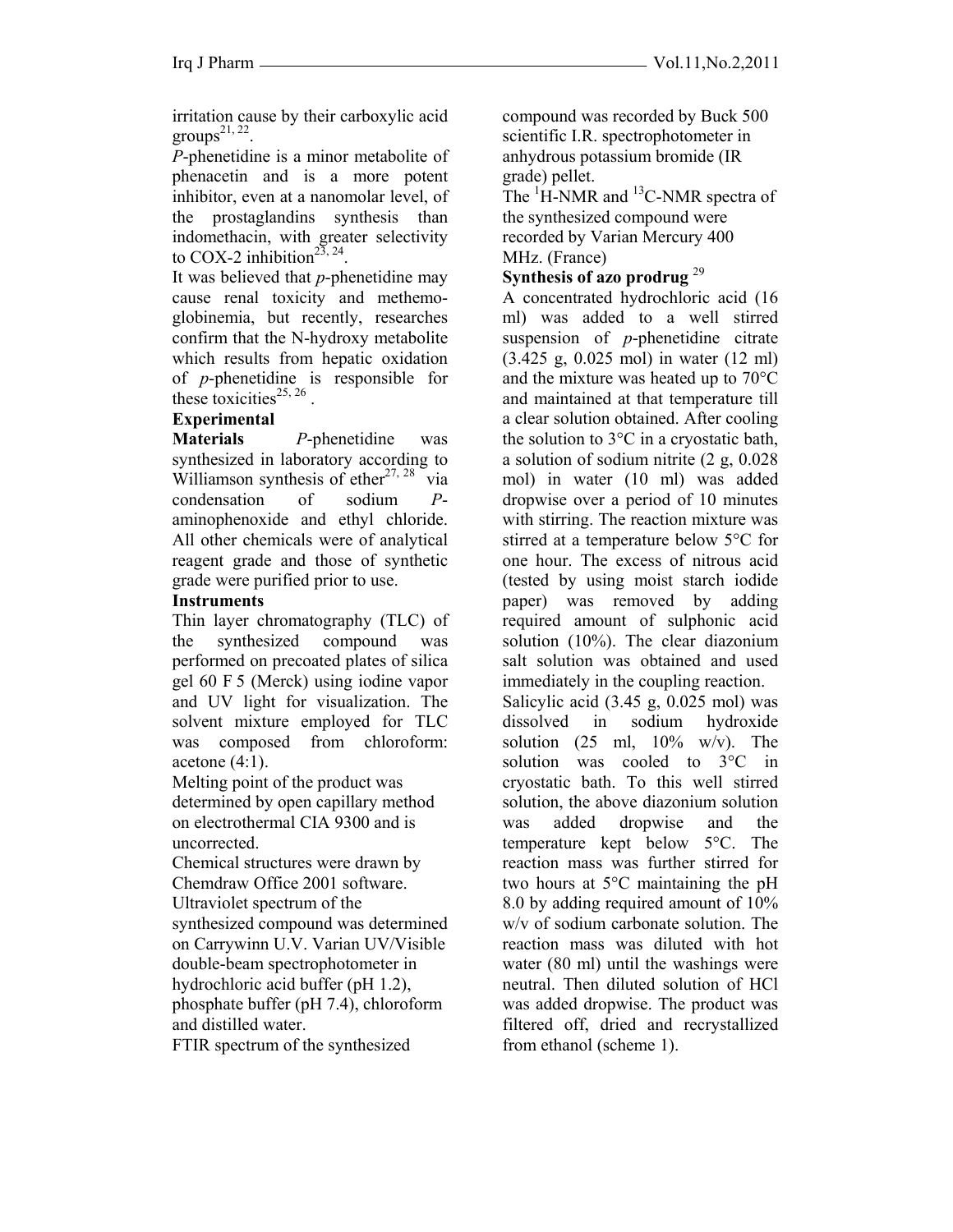

Scheme 1. Synthesis of azo prodrug

The purity of compound was established by TLC and its result showed that only a single spot was observed. The melting point was 217- 219°C, the percentage of yield was 78% and the  $R_f$  value was 0.43.

#### **In vitro stability studies**

The stability of azo prodrug in 0.05 M hydrochloric acid buffer (pH 1.2) and in 0.05 M phosphate buffer (pH 7.4) was monitored according to the following procedure  $30$ :

A sample (10 mg, 0.035 mmol) of azo prodrug was introduced into a conical flask containing 900 ml of HCl buffer; the resulting solution was kept at a constant temperature  $(37 \pm 1^{\circ}C)$  using a water bath with gentle stirring. When the UV spectra of 5-ASA, *p*phenetidine and prodrug were overlaid, it was observed that the UV spectrum of prodrug did not interfere with the absorption ranges of 5-ASA and *p*-phenetidine, as is obvious from the difference in the  $\lambda_{\text{max}}$  values of 5-ASA (303 nm), *p*-phenetidine (247 nm) and the prodrug (385 nm). Therefore the aliquots were directly estimated on UV/Visible spectrophotometer at 385 nm every 30 minutes for three hours to monitor the amount of prodrug remaining.

In order to examine the stability of azo prodrug in phosphate buffer, the same procedure as described above was followed, except that the phosphate buffer replaced the HCl buffer and the UV/Visible data were taken at 476 nm every 30 minutes for six hours.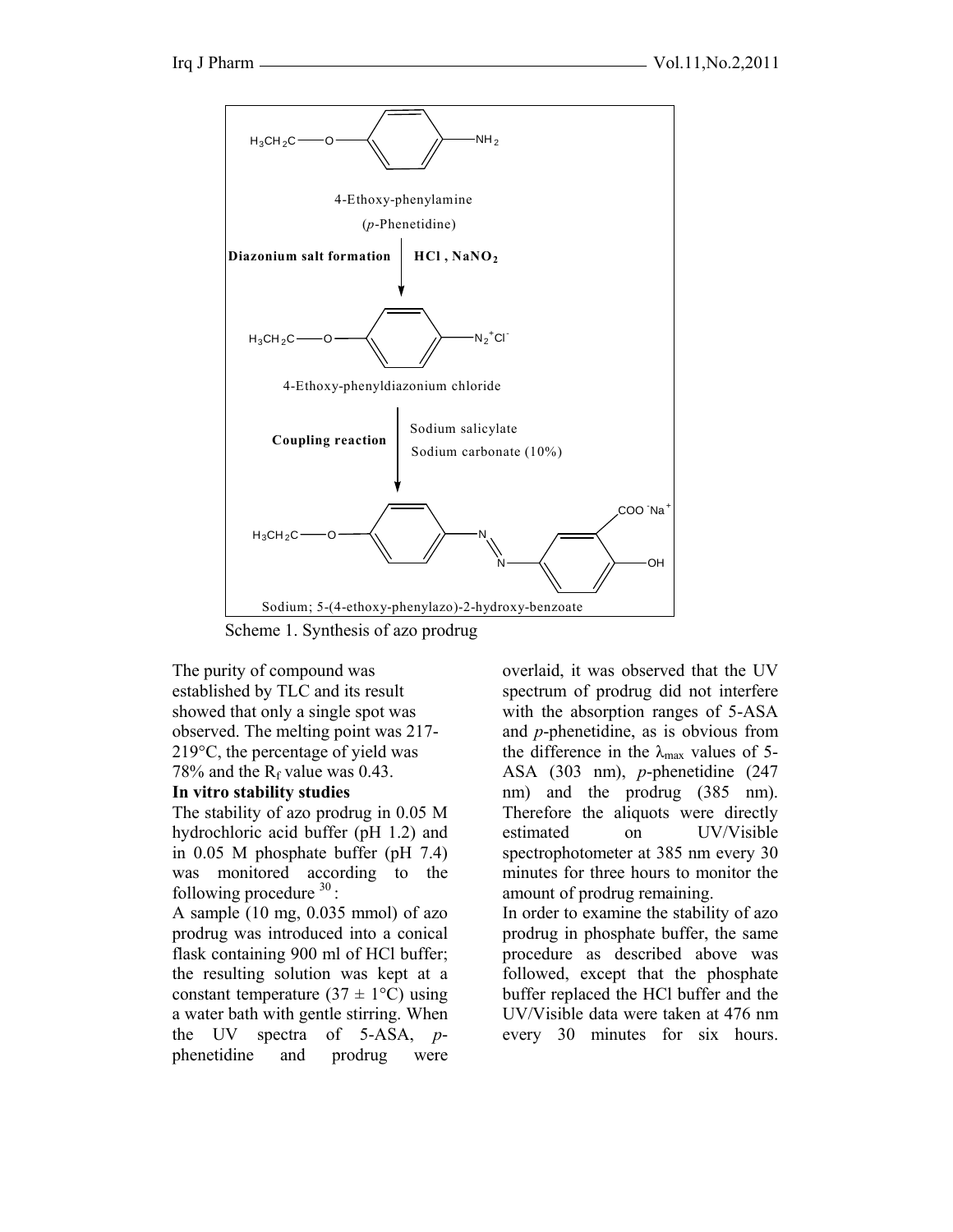| Table 1. Kinetic data obtained from the stability studies |        |                             |           |        |  |  |
|-----------------------------------------------------------|--------|-----------------------------|-----------|--------|--|--|
| Type of buffer                                            |        | $\lambda_{\text{max}}$ (nm) | a (mmole) |        |  |  |
| $HC1$ buffer (pH 1.2)                                     | 0.0413 | 385                         | 0.035     | 589.75 |  |  |
| Phosphate buffer (pH 7.4)                                 | 0.0537 | 476                         | 0.035     | 766.81 |  |  |

Table 1. Kinetic data obtained from the stability studies

 $A =$  absorbance, a = conc. of mutual prodrug at zero time and  $\varepsilon =$  absorbance coefficient.

**Release study in rat fecal matter** <sup>31</sup> The azo prodrug was dissolved in phosphate buffer (pH 7.4), so that the final concentration of the solution was 250 mg/ml. Fresh fecal material of rats was weighed (1 g) and placed in set of test tubes. To each test tube, (1 ml) of the prodrug solution was added and diluted to (5 ml) with phosphate buffer to achieve a final concentration of 50 mg/ml. The test tubes were incubated at 37°C.

Every (30 minutes) for six hours, one test tube was removed from a water bath and the concentration of azo prodrug was directly estimated on a double beam UV/Visible spectrophotometer at 476 nm. All the kinetic studies were carried out in triplicate and monitored by the decrease in prodrug concentration with time.

# **Results and Discussion**

Colonic drug delivery has gained a great importance not just for the delivery of drugs for the treatment of local diseases associated with colon like Crohn's disease and ulcerative colitis but also for the potential it holds for the systemic delivery of proteins and therapeutic peptides $32$ . The large intestine, though difficult to reach by peroral delivery, is still deemed to be the ideal site for the delivery of agents to cure the local diseases of colon. $33$ The most critical challenge in such drug delivery approach is to preserve the formulation during its passage through the stomach and about first six meters of the small intestine <sup>34, 35</sup>.

Targeted drug delivery to the colon would therefore, ensure direct treatment at the disease site and, consequently, lower the administered dose and systemic side effects. $36$  A variety of approaches have been developed for the purpose of achieving colonic targeting, one of the most common approaches is azo prodrugs $3^7$ . This type of prodrugs is designed to undergo minimal absorption and hydrolysis in the upper GIT and undergo enzymatic hydrolysis via azoreductase to release the active drug moiety in  $\text{colon}^{38}$ .

 In treatment of IBD, 5-ASA usually coupled with a carrier for colon targeting, $39$  the most commonly used naturally occurring colontargeting carriers are polysaccharides such as cyclodextrins  $40^{\circ}$  and amino acids such as aspartic acid, glutamic acid, glycine, lysine and tyrosine, these carriers are not toxic but have no pharmacological activity<sup>41-43</sup>.

The potential of some NSAIDs as colon targeted delivery systems for treatment of IBD was studied, but these systems have several disadvantages such as low bioavailability and irritation caused by their carboxylic acid group<sup>44</sup>.

In this study, a novel mutual azo prodrug of 5-ASA with *p*-phenetidine was synthesized. The azo linkage of this mutual prodrug was proposed to be broken in colon by the action of azoreductase produced by colonic microflora to release two compounds with different anti-inflammatory mechanisms of action. This study proposed that this novel prodrug may be beneficial in treatment of IBD.

# **Infrared spectrum of azo prodrug**

The infrared spectrum (KBr) of azo prodrug showed a weak band at 1494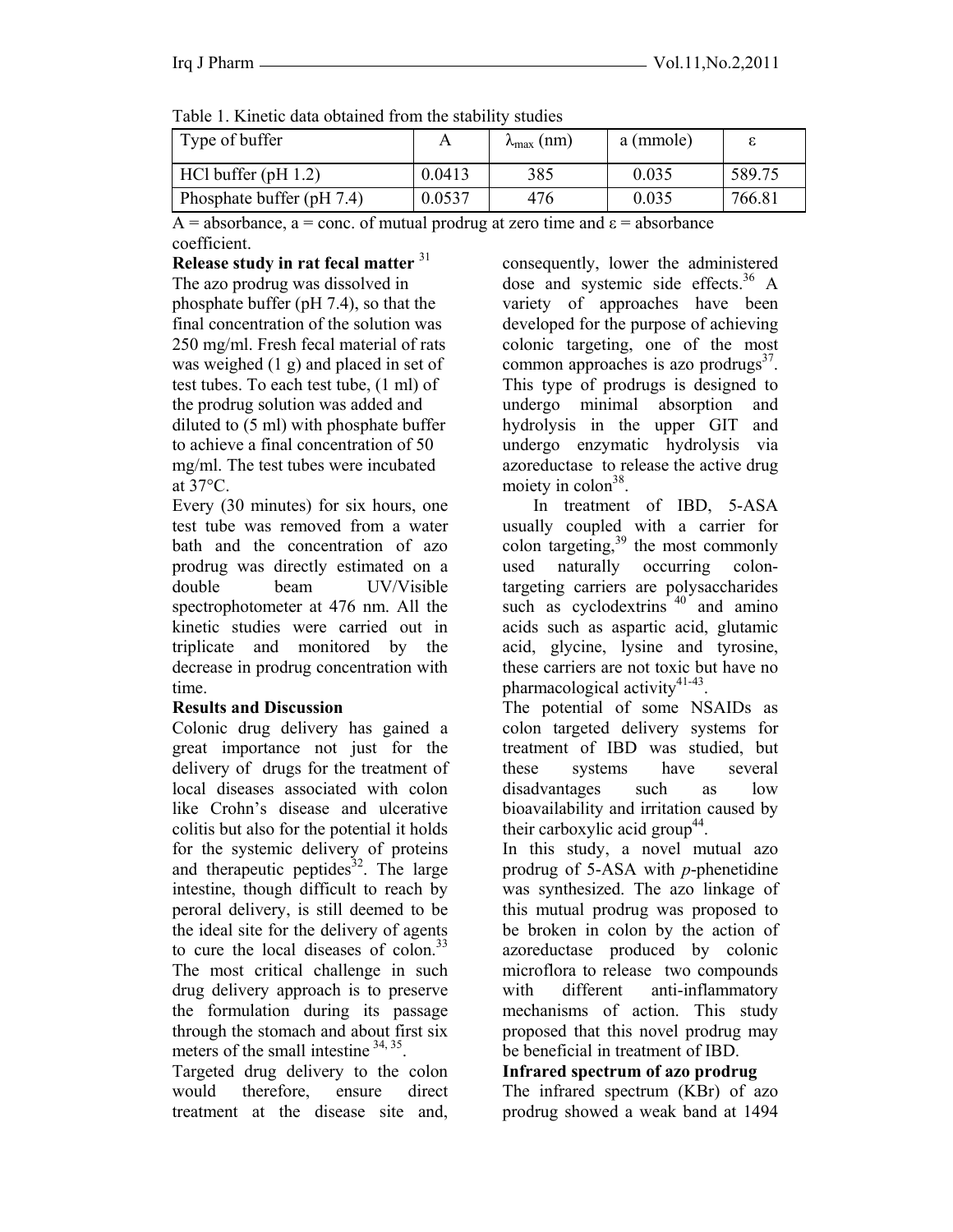$cm<sup>-1</sup>$  for unsymmetrical *p*-substituted azo group. The band at  $3356 \text{ cm}^{-1}$ indicating the presence of phenolic-OH (H-bonded). The bands at 1612 cm<sup>-1</sup>, 1085 cm<sup>-1</sup> can be attributed to aromatic ether. The characteristic bands at  $1754 \text{ cm}^{-1}$  and at  $2935 \text{ cm}^{-1}$ are due to the stretching of carbonyl and hydroxyl groups of carboxylic acid while the bands appear at 3095 cm<sup>-1</sup>, 2885 cm<sup>-1</sup> are corresponding to the stretching of methylene and methyl groups respectively. The strong bands at  $824$  cm<sup>-1</sup>,  $805$  cm<sup>-1</sup> refer to the bending of C-H of disubstituted and trisubstituted aromatic rings respectively.

**UV/Visible spectrum of azo prodrug**  The ultraviolet spectrum of azo prodrug gave different  $\lambda_{\text{max}}$  values in different solvents such as:  $\lambda_{\text{max}}$  in an aqueous acidic solution (pH  $1.2$ ) = 385 nm,  $\lambda_{\text{max}}$  in an aqueous phosphate buffer solution (pH  $7.4$ ) = 476 nm,  $\lambda_{\text{max}}$  in chloroform = 412 nm and the  $\lambda_{\text{max}}$  in distilled water =454 nm. The  $\lambda_{\text{max}}$  values of azo prodrug in different solvents showed an increasing in magnitude compared with 5-ASA, this red shift or bathochromic shift is due to the increase in conjugation indicating the formation of azo bond.45, 46 **<sup>1</sup>**

# **H-NMR spectrum of azo prodrug**

 ${}^{1}$ H-NMR (DMSO-d<sub>6</sub>) spectrum of azo prodrug showed the chemical shifts for the protons of methyl and methylene groups at  $\delta$  1.91-2.07 ppm (t, 3H) and at  $\delta$  3.06-3.29 ppm (q, 4H) respectively. This spectrum clearly indicated the proton of phenolic-OH at  $\delta$  6.23 ppm (s, 1H). The protons of aromatic rings resonated at δ 6.90-6.96 ppm (m, 3H) and at δ 7.13-7.34 ppm

(dd, 4H) while the proton of carboxylic acid group resonated at δ 11.14 ppm (s, 1H).

#### **13C-NMR spectrum of azo prodrug**

 $^{13}$ C-NMR spectrum of azo prodrug reported that the carbons of methyl and methylene groups resonated at δ 14.72 ppm and at δ 67.94 ppm respectively. The carbon of aromatic ring attached to COOH resonated at δ 129.48 ppm while the carbon atoms of aromatic rings attached to azo bond resonated at  $\delta$  132.94 ppm and at  $\delta$ 134.61 ppm which confirmed the formation of azo bond.

The carbon atom of aromatic ring attached to OH resonated at  $\delta$  153.45 ppm while the carbon atom of aromatic ring attached to ether group resonated at  $\delta$  164.12 ppm. This spectrum clearly indicated that the carbon atom of (C=O) group resonated at δ 170.71 ppm.

#### **In vitro kinetic studies**

The azo prodrug in (0.05 M) hydrochloric acid buffer (pH 1.2) showed negligible release of 5-ASA and *p*-phenetidine. Whereas in phosphate buffer (pH 7.4), only (22.04 %) release was observed over a period of six hours. The objective of bypassing the upper gastrointestinal tract with minimum prodrug release was achieved. Further study in rat fecal matter was carried out to confirm the colonic reduction of azo prodrug over a period of six hours; azo prodrug gave (77.96 %) cumulative release of 5-ASA and *p*-phenetidine.

Table 2 shows the kinetic data obtained from the release study of azo prodrug in rat fecal matter at 37°C and  $λ_{max}$  (476 nm).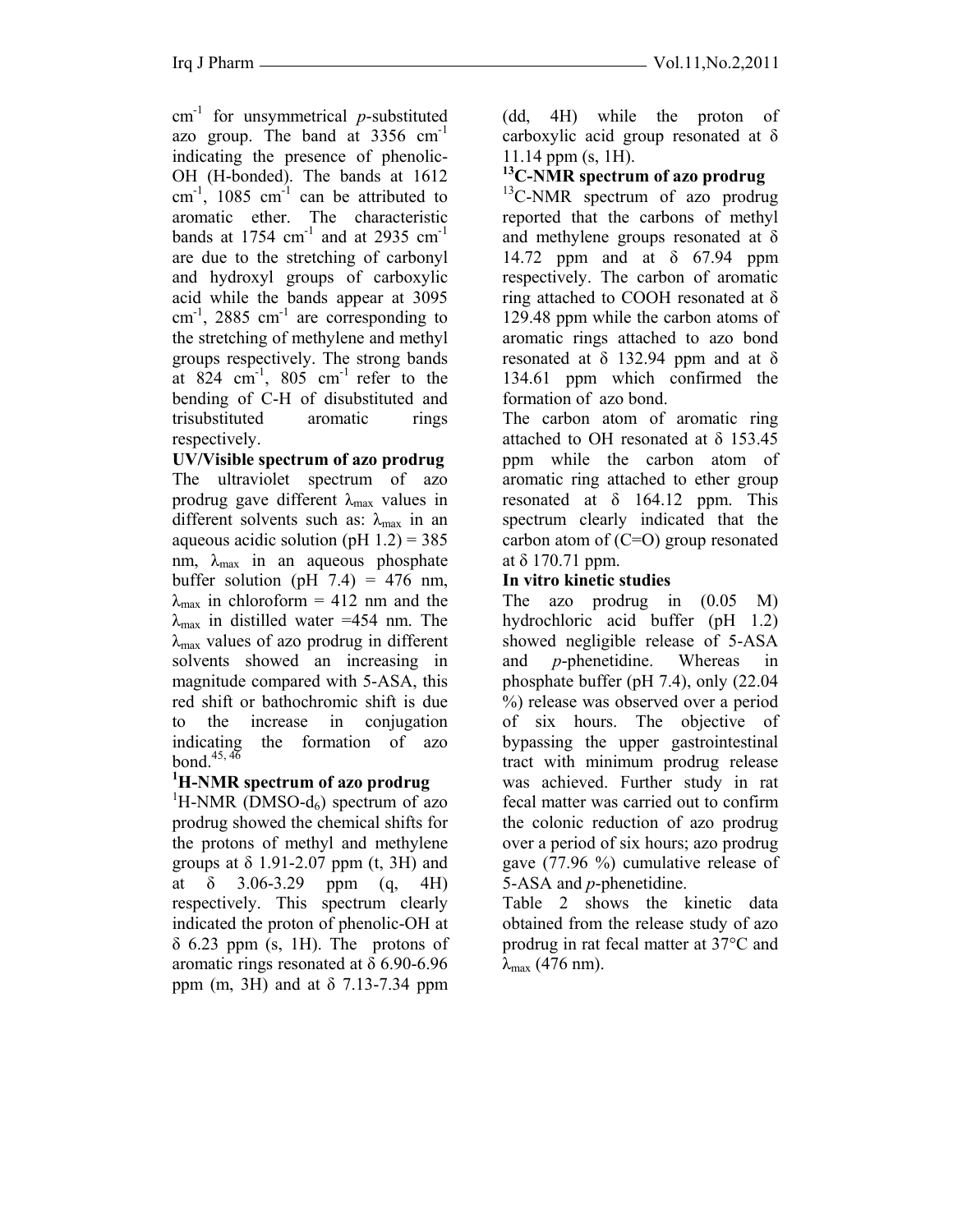| $(a-x)$ | X                   | Cumulated    |
|---------|---------------------|--------------|
|         |                     |              |
|         | $(mol \times 10^6)$ | drug release |
|         |                     | (%)          |
| 35      | $\theta$            | $\theta$     |
| 32.05   | 2.95                | 8.43         |
| 29.88   | 5.12                | 14.63        |
| 25.91   | 9.09                | 25.97        |
| 23.18   | 11.82               | 33.77        |
| 20.05   | 14.95               | 42.71        |
| 17.43   | 17.57               | 50.20        |
| 14.59   | 20.41               | 58.31        |
| 11.73   | 23.27               | 66.49        |
| 8.58    | 26.42               | 75.49        |
| 6.09    | 28.91               | 82.60        |
| 2.38    | 32.62               | 93.20        |
| 0       | 35                  | 100          |
|         | $(mol \times 10^6)$ |              |

Table 2. Kinetic data of the release study in rat fecal matter

 $\overline{(a)}$  conc. of azo prodrug at time zero and equal to  $(35 \times 10^{-6}$  mole),  $(a-x)$  = conc. of azo prodrug remaining for any time.

The release study of azo produg in rat fecal matter followed zero order kinetics (Figures 1, 2), the  $t_{1/2}$ (average of three trials) of azo prodrug

was found to be (182.67 min), whereas the rate constant (k) was found to be  $(0.0958 \times 10^{-6} \pm 0.0001)$ .  $(0.0958 \times 10^{-6} \pm 0.0001).$ 



Figure 1. The slope for release study of the azo prodrug in rat fecal matter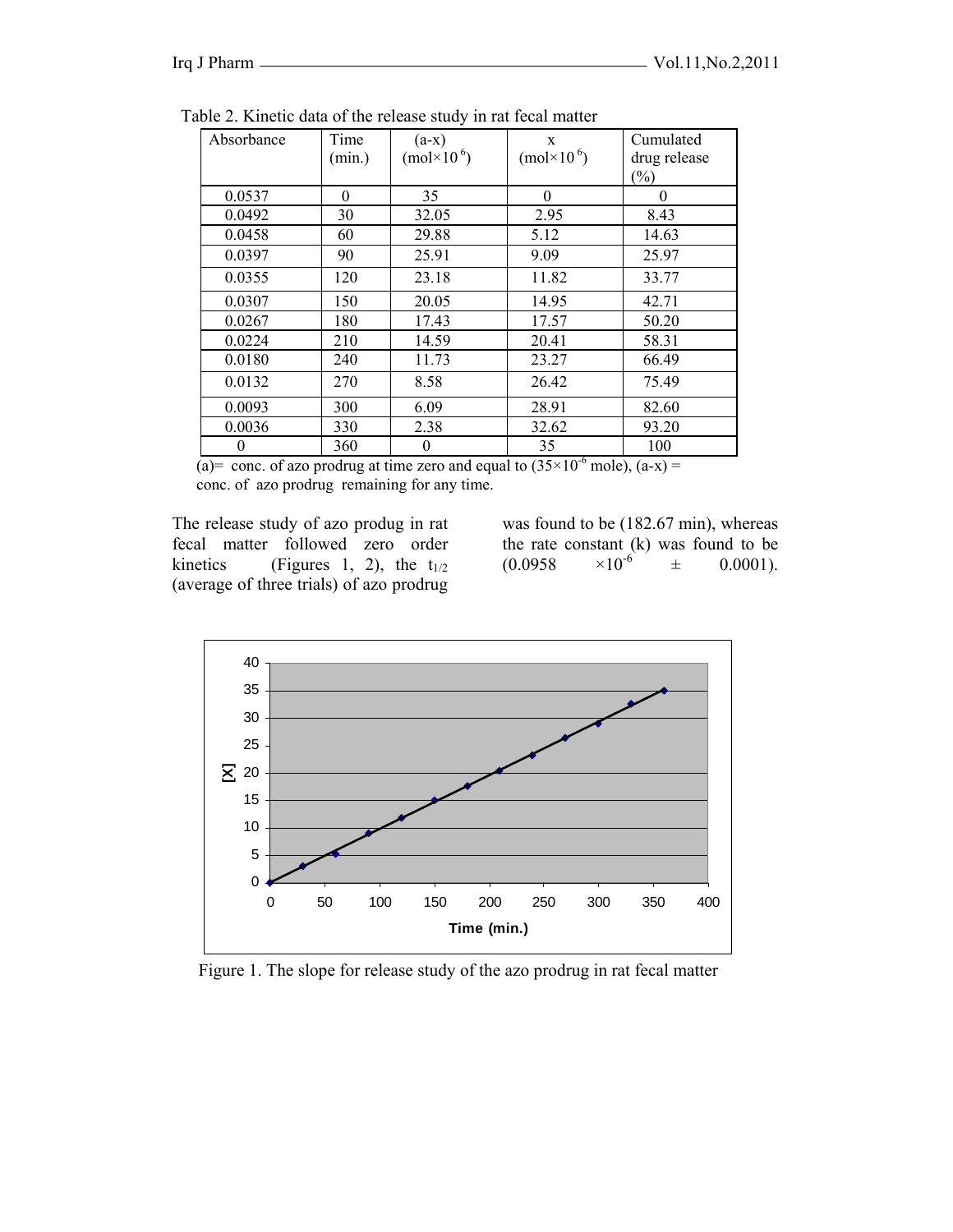

 Figure 2. Release profile of 5-ASA and *p*-phenetidine from their azo prodrug in rat fecal matter.

#### **Conclusion**

In the present work, a novel mutual azo prodrug was synthesized by coupling *p*-phenetidine with salicylic acid and its chemical structure was characterized by physical and spectroscopic techniques, as FTIR,  $UV/Visible,$  <sup>1</sup>H-NMR and <sup>13</sup>C-NMR spectra. Properties of this prodrug acting as a colon-specific compound was evaluated depending on in vitro kinetic studies in HCl buffer, in phosphate buffer and in rat fecal matter. The results showed that only a small fraction of novel prodrug was hydrolyzed in upper gastrointestinal tract and the most fraction was delivered to the colon and split by bacterial azoreductase to liberate *p*phenetidine and 5-ASA. Therefore, this prodrug is a promising colon specific prodrug for IBD and worthy of further study.

# **Acknowledgment**

My deepest thank and gratitude to Prof. Faris Th. Abachi, Dr. Waffaa Al-Sheikh and Dr. Rana Putrus for helping me in this work.

# **References**

1. Head KA, Jurenka JS. Inflammatory bowel disease Part 1: Ulcerative collitis pathophysiology, conventional and alternative treatment options. Altern Med Rev 2003;8:247-83.

- 2. Podolskiy DK. Inflammatory bowel disease. N Engl J Med 2002 ;347:417-29.
- 3. Helieh SO, Jeffrey L. Application of prodrugs to inflammatory diseases of the gut. Molecules 2008;13:452-74.
- 4. Robertson DJ, Sandler RS. Measles virus and Crohn's disease: a critical appraisal of the current literature. Inflamm Bowel Dis 2001;7:51-7.
- 5. Shanahan F. Inflammatory bowel disease: immunodiagnostics, immuno-therapeutics and ecotherapeutics. Gastroenterol 2001;120:622-35.
- 6. Cohen RD, Woseth DM, Thistel RA, Hanauer SB. A meta-analysis and overview literature on treatment options for left-sided ulcerative colitis and ulcerative proctitis. Am J Gastroenterol 2000;95:1263-76.
- 7. Tursi A, Brandimarte G, Giorgetti GM, Nasi G. Assessment of orocaecal transit time in different localization of Crohn's disease and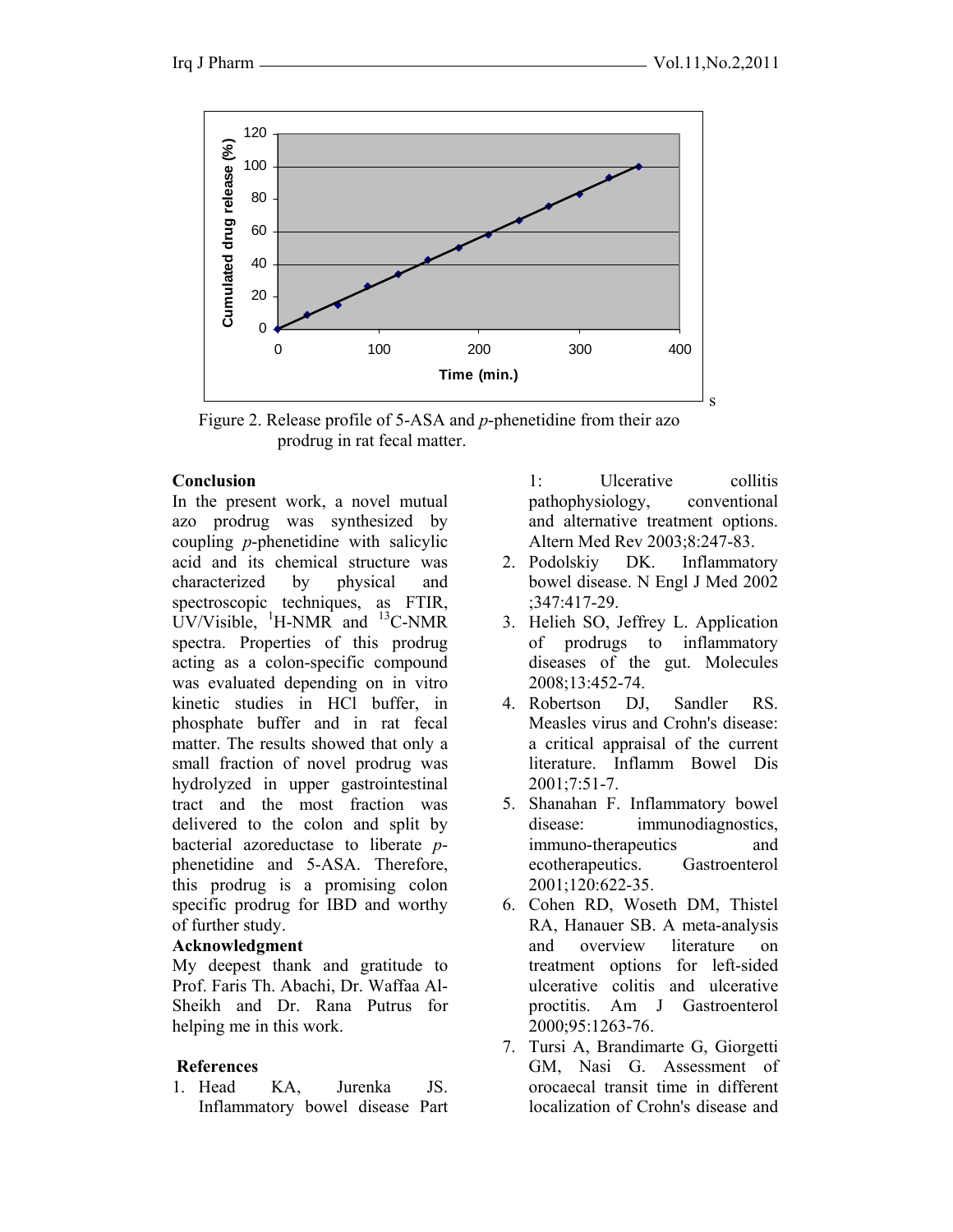its possible influence on clinical response to therapy. Eur J Gastroenterol Hepatol 2003;15:69- 74.

- 8. Schwab M, Klotz U. pharmacokinetic consideration in the treatment of inflammatory bowel disease. Clin Pharmacokinet 2001;40:723-51.
- 9. Dressman JB, Vetzoni M., Goumas K, Reppas C. Estimating drug solubility in the gastrointestinal tract. Adv Drug Deli Rev 2007;59:591-602.
- 10. Sands BE. Therapy of inflammatory bowel disease. Gastroenterology 2000;118:68-82.
- 11. Eckburg PB, Bernstein CN, Purdom E, Dethlefsen LM and Relman DA. Diversity of the human intestinal microflora. Science 2005;308:1635-8.
- 12. Sinha VR, Kumria R. Microbially triggered drug delivery to the colon. Eur J Pharm Sci 2003;18:3- 18.
- 13. Stein RB, Hanauer SB. Comparative tolerability of treatments for inflammatory bowel disease. Drug Saf 2000;23:429-48.
- 14. Frieri G, Giacomelli RM, Pimpo G, Caprilli R. Mucosal 5 aminosalicylic acid concentration inversely correlates with severity of colonic inflammation in patients with ulcerative colitis. Gut 2000;47:410-14.
- 15. Dubuquoy L, Rousseaux C, Thuru X, Peyrin-Biroulet L, et al. P. PPAR-γ as a new therapeutic target in inflammatory bowel disease. Gut 2006;55:1341-9.
- 16. Myers C, Koki A, Pamukcu R, et al. Proapoptotic anti-inflammatory drugs. Urol 2001;57:73-6.
- 17. Yamazaki R, Kusunoki N, Matsuzaki T, et al. Selective cyclooxygenase-2 inhibitors show a differential ability to inhibit proliferation and induce apoptosis

of colon adenocarcinoma cells. FEBS Lett 2002;53:278-84.

- 18. Jung YJ, Lee JS, Kim YM. Colonspecific prodrugs of 5aminosalicylic acid: synthesis and in vitro/invivo properties of acidic amino acid derivatives of 5 aminosalicylic acid. J Pharm Sci 2001;90:1767-75.
- 19. Anil KP, Rajesh KD, Kamla PA. Optimizing delivery of flurbiprofen to the colon using a targeted prodrug approach. J Pharm Pharmacol 2008;60:607-13.
- 20. Raymond K, Jennie L, Mehdi B. NO-donating NSAIDS inhibit colon cancer cell growth more potently than traditional NSAIDs: a general pharmacological property. Biochem Pharm 2004;67:2197-2205.
- 21. Ibekwe VC, Kendall RA, Basit AW. Drug delivery to the colon. Adv. Drug Deliv Rev 2004;12:27- 30.
- 22. Jung B, Babier V, Brickner H, et al. Mechanisms of sulindacinduced apoptosis and cell cycle arrest. Cancer Lett 2005;219:15- 25.
- 23. Kankuri E, Solatunturi E, Vapaatalo H. Effects of phenacetin and its metabolite *p*-phenetidine on COX-1 and COX-2 activities. Thromb Res 2003;110:299-303.
- 24. Joachim B, Franz V, Gotthard W. Inhibition of prostaglandin synthetases derived from neural, glial cells of renal medulla by ortho-, meta- and para-substituted aminophenolic compounds. Prostag Leuk med 1983;10:319- 29.
- 25. Nelson SD, Traqer WF. The use of deuterium isotope effects to probe the active site properties, mechanism of cytochrome P-450 catalyzed reactions and mechanisms of metabolically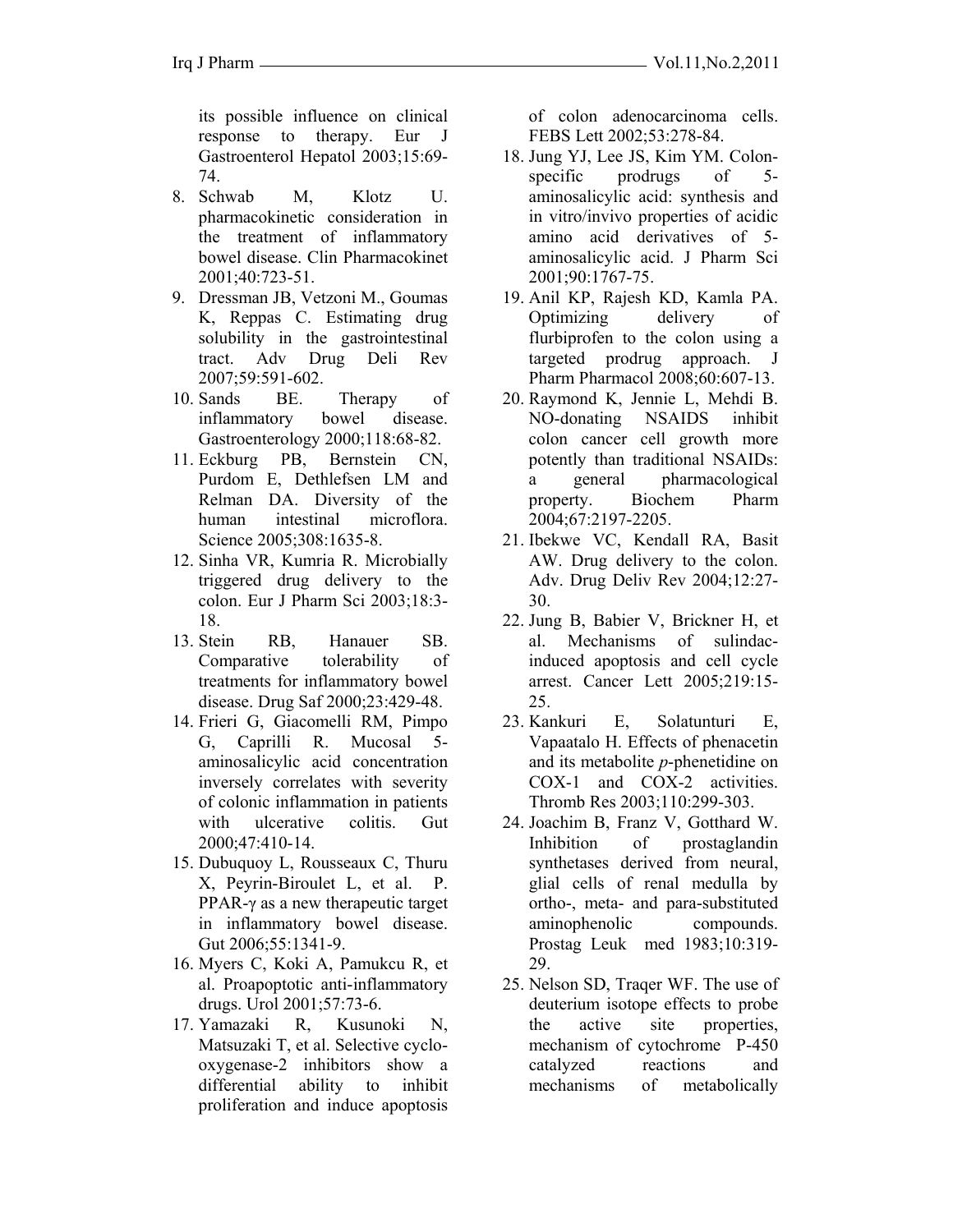dependent toxicity. Drug Metab Dispos 2003;31:1481-98.

- 26. Jensen CB, Jollow Dj. The role of N-hydroxyphenetidine in phenacetin-induced hemolytic anemia. Toxical Appl Pharmacol 1991;111:1-12.
- 27. Kini SG, Bhat AR, Bryant B, et al. Synthesis, antitubercular activity and docking study of new cyclic azole substituted diphenyl ether derivatives. Eur J Med Chem 2009;44: 492-500.
- 28. Kini SG, Bhat AR, Pan Z, et al. Synthesis and antitubercular activity of heterocyclic substituted diphenyl ether derivatives. J Enzyme Inhib Med Chem 2010;5:49-54.
- 29. Sanjay FT, Dinesh MP, Manish PP, et al. Synthesis and antibacterial activity of new pyrazolo[3,4-b] quinoline based heterocyclic azo compounds and their dyeing performance. J Saudi Pharmaceut 2007;15:48-54.
- 30. Nagpal D, Singh R, Gairola N, et al. Mutual azo prodrug of 5 aminosalicylic acid for colon targeted drug delivery: synthesis, kinetic studies and pharmacological evaluation. Indian J Pharma Sci 2006;68:171-8.
- 31. Dhaneshwar SS, Gairola N, Kandpal M, et al. Synthesis, kinetic studies and pharmacological evaluation of mutual azo prodrug of 5 aminosalicylic acid with Dphenylalanine for colon specific delivery in inflammatory bowel disease. Bioorg Med Chem Lett 2007;17:1897-1902.
- 32. Laila FA, Sajeev C. Multiparticular formulation: Approach to colon specific drug delivery. J Phar Pharmaceut Sci 2006;9:327-38.
- 33. Anekant J, Yashwant G, Sanjay KJ. Perspectives of biodegradable

natural polysaccharides for sitespecific drug delivery to the colon. J Phar Pharmaceut. Sci 2007;10:86-128.

- 34. Sinha VR, Kumria R. Colonic drug delivery: prodrug approach. Pharmaceut Res 2001;18:557-64.
- 35. Guyvan DM. Colon drug delivery. Exp Opin Drug Del 2006;3:111- 25.
- 36. Yang L, Chu JS, Fix JA. Colonspecific drug delivery: new approaches and in vitro/in vivo evaluation. Int J Pharm 2002;235:1-15.
- 37. Gaurav T, Ruchi T, Pranay W, et al. Primary and new approaches for colon targeted drug delivery. Inter J Drug Del 2010;2:1-11.
- 38. Ali R, Nicola L, Chan-ju W. A new mechanism for azoreduction. J Molecular Bio 2010;1;1-16.
- 39. Klotz U, Maier K. Pharmacology and pharmacokinetics of 5 aminosalicylic acid. Dig Dis and Sci 2005:32:46-50.
- 40. Chourasia MK, Jain SK. Polysaccharides for colon targeted drug delivery. Drug Deliv 2004;11:129-48.
- 41. Zhenig B, Jing G, Tong D. synthesis of aminosalicylglycine. Chinese Chem Lett 2005;16:889- 92.
- 42. Suneela SD, Mini K, Gaurav V. Synthesis, kinetic studies and pharmacological evaluation of mutual azo prodrug of 5 aminosalicylic acid with L-tyrosine for colon specific delivery in inflammatory bowel disease. Euro J Med Chem 2007;42:885-90.
- 43. Roberta C, Sonia T, Alessia C, et al. L-Lysine pro-prodrug containing trans-ferulic acid for 5 aminosalicylic acid colon delivery: synthesis, characterization and in vitro antioxidant activity evaluation. Chem Pharm Bull 2010;58:103-5.